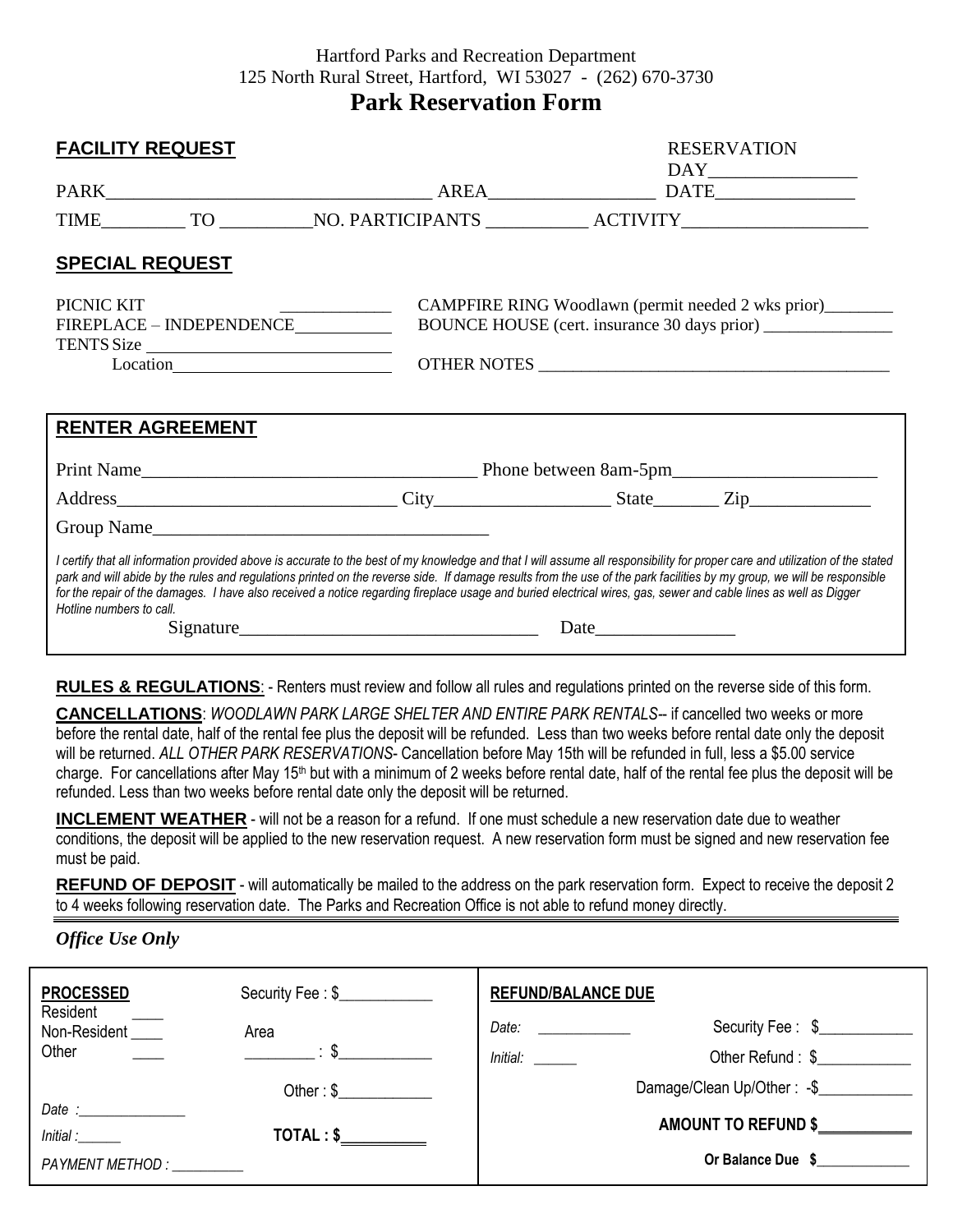### CITY OF HARTFORD – PARKS AND RECREATION DEPARTMENT PARK RULES & REGULATIONS

### 1. PARK RESERVATIONS

Reserved dates for Park/Facility will be accepted at the Recreation Office from January 15th of the current year to a minimum of 2 weeks prior to desired date. Completed reservation from and all required administrative processing fees must be received in the Recreation Office to confirm the reservation. Groups over 275 are required to reserve the entire park at Woodlawn and Willowbrook. Anytime a reservation party desires the rental of all shelters for its scheduled activity, it will be considered an entire park/shelter rental with these fees being applied as noted in the fee schedule.

### 2. PARK USE HOURS

All City Parks are open from 6 AM to 11 PM. Reservations can begin at 8 AM. Restroom facilities and playground equipment, volleyball courts and other park amenities are open to the public at all times when groups rent shelters.

### 3. EMERGENCY NUMBER

If the rented park shelter is not open by your scheduled time as written on the park reservation form, please call the police department, 673-2600. They will assist in contacting a Park and Recreation Staff member.

### 4. SPECIAL REQUESTS

Requests for campfires, public and church assemblies, posting signs, carnival or carnival like activities, use of bounce houses, mechanical equipment, tents, must be made on the park reservation form. Approval to these requests will require staff review and granted only if other conditions are met.

4 A) WOODLAWN PARK FIRE RING – Use of the fire ring at Woodlawn Park requires a permit. Permits available at City Hall, Fire Department and the Recreation Office. Completed permit and any fees associated with the permit must be returned to the Recreation Office 2 weeks prior to rental.

### 4 B) CARNIVAL or CARNIVAL LIKE ACTIVITIES

Carnivals / Circus License is required as outlined in Municipal Ordinance 32.01. Application must be made out to the City Clerk's Office with three weeks advance notice, as Council action is required.

### 4 C) BOUNCE HOUSES / RIDES / ANIMALS / MECHANICAL EQUIPMENT

Proof of Liability Insurance is required for mechanical equipment / devices, rides and animals, bounce houses, holding the City of Hartford harmless in case of an accident and must be on file with the Recreation Office thirty days prior to the reserved date. Sample of what the certificate should include is available through the Recreation Office.

### 4 D) TENTS / STRUCTURES / EQUIPMENT

Tent locations must be approved with the Parks and Recreation office at the time of your reservation. Staking of tents requires a diggers hotline locate – see #13 (renting party is responsible).

- o TENT SIZES
	- Tent sizes must be listed on the rental form. Any tent greater than 800 square feet will require an on site visit with Park staff to approve size and location.
	- Open space areas available within the parks for large tents are limited (i.e. 60' x 120'). Tents of that size which impact the majority of park area and infringe upon another rental site will be subject to renting the entire park if it is available.
- o TENT LOCATIONS
	- Tents are to remain a minimum of 5' clear of fixed shelters, structures, park equipment, utility service boxes, trees / shrubs.
- o SET UP and TAKE DOWN
	- All set-up / takedowns are to be done on the day of your reservation to avoid conflicts with other park activities / uses preceding or following your rental activity.
	- Request to place tents earlier than the scheduled date will be based upon previously scheduled park rental activities. If no rentals are in conflict, the requesting party can put up the tent early, however they are subject to increased rental fees for the event.
	- Tents put up on weekdays before or after the event will pay \$50 per day.
	- Groups that know they intend to leave a tent up from a Saturday event through Sunday must pay for 2 days rental cost for the rental site reserved, plus any weekday costs if applicable.
	- Groups failing to remove the tents that later infringe upon next day rentals, will be subject to fines equal to the cost of all the rental groups infringed upon and forfeit their deposit fee.

### 5. ALCOHOL BEVERAGES

Alcohol beverages are allowed in City Parks as long as they are not being sold. Alcohol beverages cannot be sold unless a Picnic License has been obtained from the City Clerk's Office and then following all rules, regulations, policies as set by municipal codes as explained by the City Clerk. Application must be made out to the City Clerk's Office with three weeks advance notice, as Council action is required.